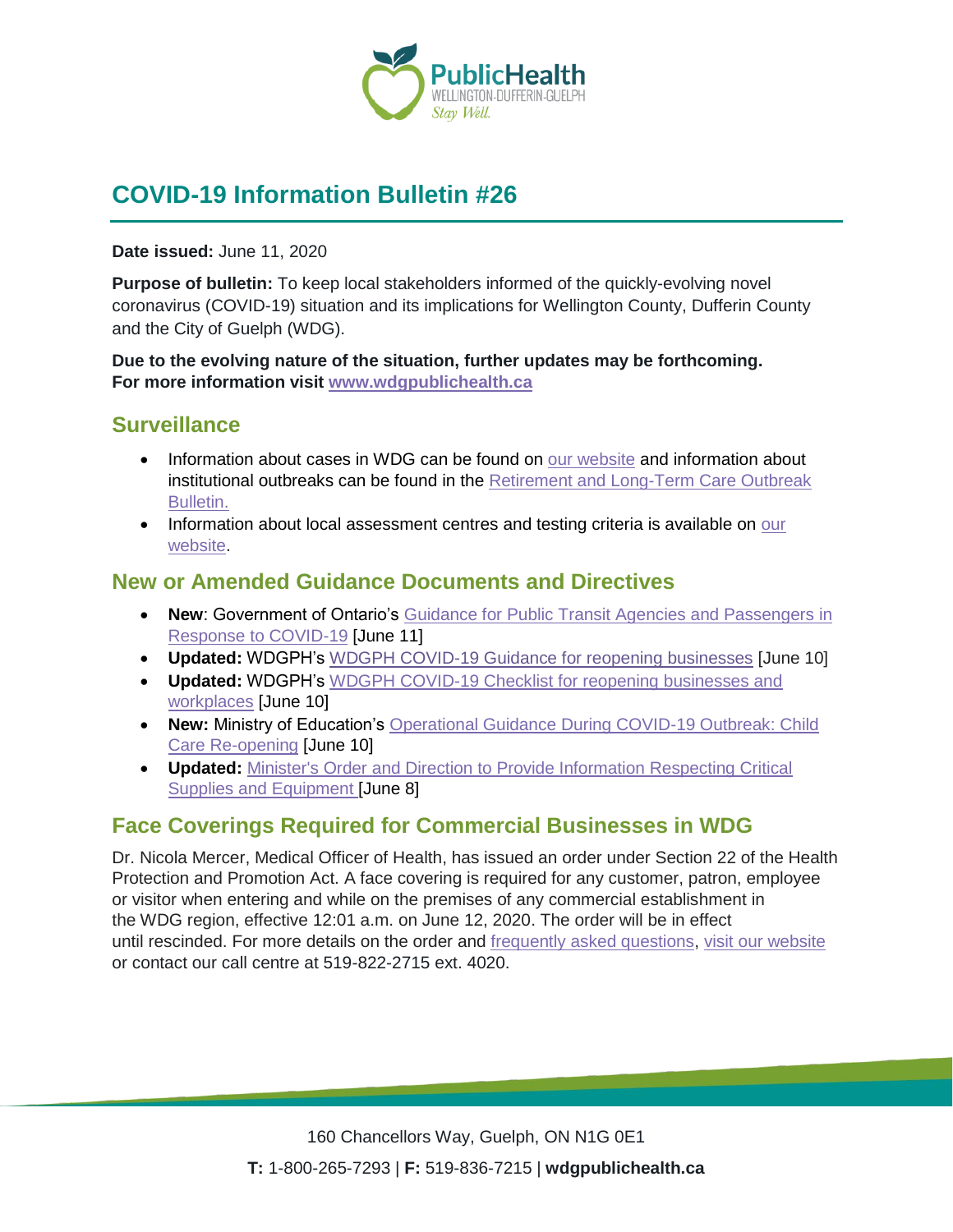

## **A Note on the Difference Between the Declaration of Emergency and Emergency Orders**

The Declaration of Emergency is currently extended until June 30, 2020 under the [Emergency](https://www.ontario.ca/laws/statute/90e09#BK5)  [Management and Civil Protection Act.](https://www.ontario.ca/laws/statute/90e09#BK5) During a declared emergency, the Lieutenant Governor in Council has the authority to make emergency orders to protect the health, safety and welfare of the people of Ontario, when it is believed to be necessary and essential to prevent, reduce or mitigate serious harm to the public. The [emergency orders](https://www.ontario.ca/page/emergency-information?_ga=2.113397895.1499373585.1589204859-1123331746.1579028832) that fall under this declaration are now currently in effect until June [19, 2020.](https://www.ontario.ca/laws/regulation/200106) Emergency orders can only be extended for a period of 14 days, hence the reason for the emergency orders to be extended every two weeks or so.

## **Critical Supplies and Equipment Inventories**

On June 8, the Minister of Health issued an updated order and direction under the Health Protection and Promotion Act requiring specified health care providers as well as retirement homes to report on their critical supplies and equipment (CSE) inventories and anticipated needs. This order and direction replaces the order issued on March 27, 2020, and allows for a reduction in reporting frequency from daily to twice weekly. The updated Minister's order and direction is available on the [MOH COVID-19 Website.](http://www.health.gov.on.ca/en/pro/programs/publichealth/coronavirus/dir_mem_res.aspx)

## **WDG Public Health Website Updates**

Remember to check the COVID-19 information section [for workplaces & living spaces](https://www.wdgpublichealth.ca/your-health/covid-19-information-workplaces-and-living-spaces/workplaces-and-businesses) on our website that includes information for: workplaces and businesses, long-term care and retirement homes, other congregate living settings, schools, child care providers, summer day camp providers, recreational water facilities, food premises, personal service settings, sport and recreation settings and other sectors. Guidance documents and resources are being updated as new information arises, so please check regularly for updates.



## **Physical Distancing Floor Decals**

- WDGPH has physical distancing floor decals available for community partners to use at their locations.
- If you would like decals, please contact Meghan Wiles via email at [meghan.wiles@wdgpublichealth.ca](https://wdgpublichealth.sharepoint.com/sites/IMS-NovelCoronavirus/Shared%20Documents/General/Communications/COVID-19/Stakeholders/COVID-19%20Information%20Bulletin/Bulletin%2018/meghan.wiles@wdgpublichealth.ca)

## **Announcements and Changes to Services**

• On June 11, the [Government of Ontario](https://www.news.ontario.ca/mto/en/2020/06/ontario-introduces-public-transit-safety-guidance.html) released comprehensive safety guidance for public transit agencies as the province reopens and more people return to work. This guidance, developed in consultation with health and transit officials, provides transit agencies with the information they need to help protect employees and passengers during the COVID-19 outbreak.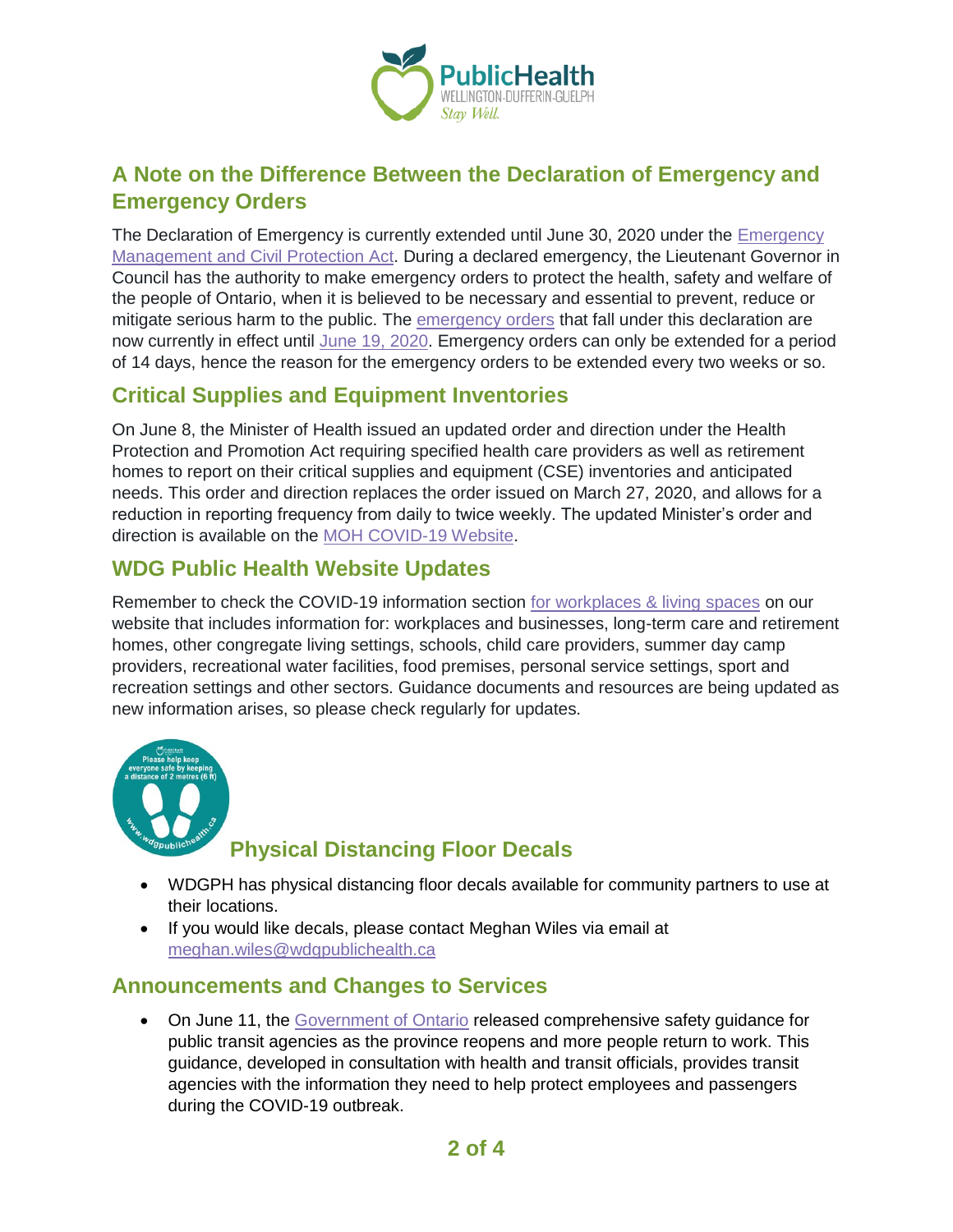

- On June 11, the [Government of Ontario](https://www.news.ontario.ca/opo/en/2020/06/ontario-to-resume-family-visits-in-long-term-care-homes-retirement-homes-and-other-residential-care.html) announced the gradual resumption of visits to long-term care homes, retirement homes, and other residential care settings. Family and friends will be allowed access to these settings beginning June 18, 2020. Long-term care homes will allow outdoor visits of one person per resident each week at a minimum. Retirement homes will resume indoor and outdoor visits in designated areas or resident suites when physical distancing can be maintained. Other residential care settings will be able to allow outdoor visits of two people at time. Physical distancing will be required for all visits.
- On June 11, the [Government of Canada](https://www.canada.ca/en/economic-development-southern-ontario/news/2020/06/feddev-ontario-and-partners-to-support-nearly-23000-ontario-businesses-to-go-digital.html) announced that FedDev Ontario and partners will deliver targeted supports to over 22,900 small and medium-sized businesses across Ontario to embrace digital technologies as we increasingly shift to online solutions due to COVID-19. This investment will also create jobs for more than 1,400 students.
- On June 10, the [Government of Ontario](https://news.ontario.ca/ene/en/2020/06/beaches-and-campsites-to-open-at-ontario-parks.html) released details on the reopening of facilities and services at provincial parks in certain regions beginning the week of June 12, 2020. Facilities and services available at each provincial park can be found on the [Ontario](http://www.ontarioparks.com/en)  [Parks website.](http://www.ontarioparks.com/en)
- On June 10, the [Government of Ontario](https://news.ontario.ca/opo/en/2020/06/ontario-unveils-a-plan-to-reopen-postsecondary-education.html) unveiled a plan for the gradual and safe resumption of in-person instruction at post-secondary institutions across the province for the summer term. Starting in July 2020, [limited in-person education and training](https://news.ontario.ca/opo/en/2020/06/a-path-forward-for-advanced-education-research-and-science-in-ontario.html) may restart for students who were not able to graduate due to COVID-19 closures. In September, all students will have the opportunity to attend post-secondary education through virtual learning, in-class instruction or hybrid formats.

## **Additional Resources**

- **New:** Ministry of Long-Term Care's [Resuming Visits in Long-Term Care Homes](http://health.gov.on.ca/en/pro/programs/ltc/docs/covid-19/mltc_resuming_ltc_home_visits_20200611.pdf) [June 11]
- **New:** Ministry of Children, Community and Social Services [Resuming Visits in](http://www.children.gov.on.ca/docs/MCCSS-Congregate-Living-Settings-EN.pdf)  [Congregate Living Settings](http://www.children.gov.on.ca/docs/MCCSS-Congregate-Living-Settings-EN.pdf) [June 11]
- **New:** Government of Ontario's [Reopening Retirement Homes](https://files.ontario.ca/msaa-reopening-retirement-homes-en-2020-06-11.pdf?_ga=2.132828489.656120176.1591817518-1123331746.1579028832) [June 11]
- **Updated:** WDGPH's Personal Service Settings [webpage](https://www.wdgpublichealth.ca/your-health/covid-19-information-workplaces-and-living-spaces/personal-service-settings) [June 10]
- **Updated:** WDGPH's Recreational Water Facilities [webpage](https://www.wdgpublichealth.ca/your-health/covid-19-information-workplaces-and-living-spaces/recreational-water-facilities) [June 10]
- **Updated:** WDGPH's Food Premises, Vendors and Services [webpage](https://www.wdgpublichealth.ca/your-health/covid-19-information-workplaces-and-living-spaces/food-premises-vendors-and-services) [June 10]

## **Contact Information for Additional Support**

#### **Updated: WDGPH COVID-19 Call Centre**

- **For health-related questions**, including symptoms, close contacts or travel:
	- o Call 519-822-2715 ext. 7006
	- $\circ$  Available Monday Friday from 9:00 a.m. 6:00 p.m. and weekends from 9:00 a.m. – 3:30 p.m.
- **For non-health related questions**, including business or workplace concerns, social distancing/face covering questions or non-emergency reporting questions:
	- o Call 519-822-2715 ext. 4020